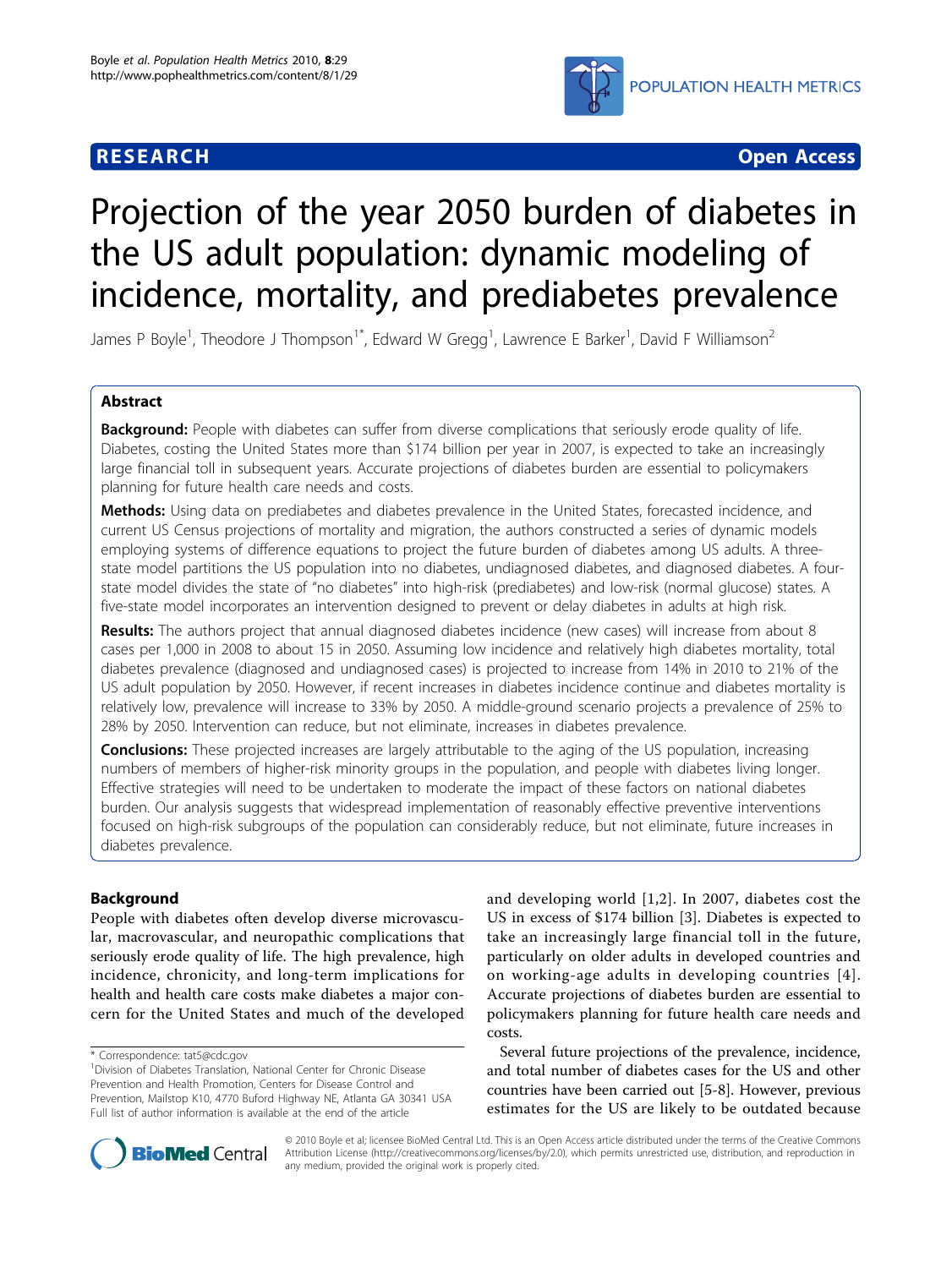they relied on 1990 census projections. These older census projections overestimate current mortality rates and do not account for the increasing size of the Hispanic and foreign-born US populations at higher risk for developing diabetes. Previous estimates assumed no increase in diabetes incidence and did not consider the impact of undiagnosed diabetes on total diabetes prevalence. In addition, earlier estimates ignored the substantial variation in diabetes incidence occurring between the subpopulation with normal glucose levels and the subpopulation with prediabetes.

To overcome these limitations and provide contemporary, realistic estimates of the growth of the national diabetes burden, we constructed a system of dynamic equations that incorporate initial prevalence (percentage of population with diabetes, both diagnosed and undiagnosed), incidence (percentage of population with newly diagnosed diabetes), migration, mortality, and prevalence of prediabetes. These equations model the future burden of diabetes on US adults through 2050. We also consider the effect of a hypothetical, large-scale preventive intervention.

# Materials and methods

#### Data sources

The data sources for this study include the US Census Bureau [[9\]](#page-10-0) and the Centers for Disease Control and Prevention (CDC) [[10\]](#page-10-0). Census data are based on the 2000 census and include estimates of the 2007 population and estimates of mortality rates, net migration, and births from 2008 through 2050. CDC data include estimates and standard errors of incidence rates of diagnosed diabetes for the US adult population (aged 18-79 years) from 1980 through 2007. The application of these data depended on a transition matrix that was based on a literature review. This matrix contains estimates of the rates of transition from having no diabetes, prediabetes, and undiagnosed diabetes to having diagnosed diabetes, as well as the risk of mortality associated with different glycemic and diabetic states.

# Incidence projections

Let the annual incidence rate of diagnosed diabetes and its estimated standard error be denoted by  $(y_t, s_t)$  for  $t =$ 1,...,28, corresponding to years 1980 through 2007. We fit a logistic growth curve with asymptote  $\rho$  using Bayesian methods [[11](#page-10-0)]. The logistic growth curve restricts incidence rates to be monotonic over time. An informative prior distribution, putting approximately 95% of its mass between the 2007 US rate ( 0.0078) and the Pima Indian rate (0.025) [\[12](#page-10-0)] was used for  $\rho$ . The Pima Indian incidence rate was used because the Pima have the highest diabetes incidence among subpopulations of the US. A normal distribution was assumed for  $y_t$  Incidence

projections are denoted as  $\mu_t$  for  $t = 29,...,71$ , corresponding to years 2008 through 2050. This model is described by:

$$
\gamma_t \sim N(\mu_t, s_t^2),
$$
  
\n
$$
\mu_t = \rho / (1 + \exp(\lambda_0 + \lambda_1 t)) + \varepsilon_t,
$$
  
\n
$$
\rho \sim \text{BETA}(14, 848).
$$

Diffuse normal prior distributions were used for  $\lambda_0$  and  $\lambda_1$ . Four different specifications for  $\varepsilon_t$  were considered: unstructured, first order autoregressive (AR(1)), first order moving average (MA(1)), and first order autoregressive-moving average (ARMA(1,1)). Graphical displays of the posterior distributions of the residuals,  $y_t - \mu_t$ , and the residual sum of squares were used to compare models. The  $AR(1)$  and  $ARMA(1,1)$  were indistinguishable and clearly fit better than the unstructured and MA(1) models. We used the AR(1) model because it contains fewer parameters than the ARMA(1,1) model. The AR(1) model's residuals did not exhibit serial correlation and were all less than 0.0005 in absolute value, indicating good model fit. Posterior distributions of the projected incidences of diagnosed diabetes are simulated as part of the model fitting process. Modeling was done using WinBUGS software [\[13](#page-10-0)].

#### Diabetes projections

We constructed a series of dynamic models that consisted of systems of difference equations in time that are similar to models described elsewhere [[14,15](#page-10-0)] to project the future burden of diabetes in the United States. These models incorporated initial US prevalence, modeled incidence projections, census-based mortality projections, and a time-varying transition matrix that differentially allotted the population into states of normal glucose tolerance, prediabetes, and undiagnosed diabetes/diagnosed diabetes. A three-state model partitioned the US adult population into the states of no diabetes, undiagnosed diabetes, and diagnosed diabetes so that the projected total adult population would agree with census projections. A four-state model extended the three-state model by splitting the adult population with no diabetes into high- and low-risk groups. Finally, we present preliminary results from a five-state model that represents the potential effect of a hypothetical preventive intervention delivered to all people with impaired fasting glucose (IFG), a group at high risk for future development of diabetes. If half of the people with IFG participated in an intervention and their incidence was reduced by 50%, it would be roughly equivalent to a 25% reduction in all people with IFG. Therefore, we assumed that the hypothetical intervention would reduce by 25% the annual incidence of diabetes in people with IFG.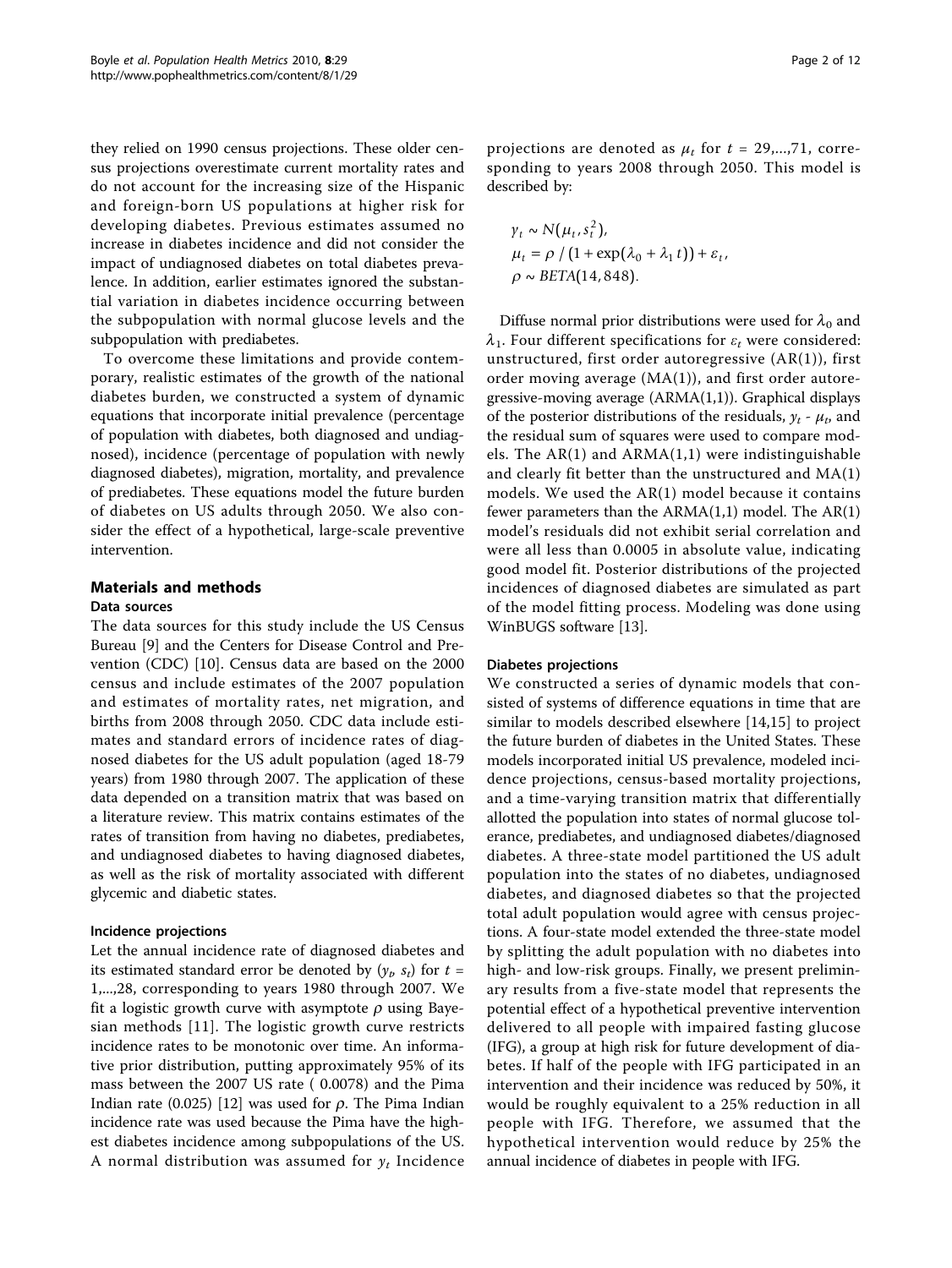Key assumptions for the models follow. First, people cannot move from diabetes to nondiabetes; this assumption is reasonable because remission is extremely rare. Second, the relative risks of death for the two diabetes states versus the no diabetes state are constant over time. The number of ways that relative risk might vary over time is infinite. In the absence of data about which of these patterns of varying relative risk to choose, we chose the simplest one: no time variation. Third, the transition rates to diagnosed or undiagnosed diabetes for nondiabetics are constant multiples of the transition rate to diagnosed diabetes for undiagnosed diabetics. This assumption implies the proportion of diagnosed diabetics among all new diabetics in any given year is constant over time.

A detailed description of these models, including all assumptions, references for key parameter estimates, and algebraic derivations, are presented in Appendix 1 and Appendix 2. The programs for implementing the models were written in GAUSS [[16](#page-10-0)].

#### Results

Figure 1 plots the historical incident cases of diagnosed diabetes per 1,000 people for 1980 through 2007. It also

plots three projection scenarios for 2008 through 2050: low incidence, which is the 2.5<sup>th</sup> percentile of the posterior distribution; middle incidence, which is the posterior mean; and *high incidence*, which is the 97.5<sup>th</sup> percentile of the posterior distribution. Historical incidence rates range from 3.3 cases per 1,000 in 1980 to 7.8 cases per 1,000 in 2007. The middle incidence scenario increases steadily over the projection horizon, from 8.4 cases per 1,000 in 2008 to 14.7 cases per 1,000 in 2050. The low incidence scenario remains relatively flat, with an average incidence of 8.4 cases per 1,000, while the high incidence scenario projects extreme increases in incidence from 9.2 to 22.9 cases per 1,000 for the years 2008 through 2050.

We denote the relative risk of death for individuals with undiagnosed diabetes versus those without diabetes as  $r_1$  and the relative risk of death for individuals with diagnosed diabetes versus those without diabetes as  $r_2$ . Published results [[17](#page-10-0)] lead to estimates  $r_1 = 1.77$  and  $r_2$  = 2.11, and we refer to this set of values as low mor*tality risk*. We also set  $r_1 = 1.00$  and  $r_2 = 4.08$ , consistent with projections from Narayan et al [\[7](#page-10-0)] aggregated to the US adult population aged 18-79 years, and we refer to this set of values as high mortality risk (see Appendix 1 for more details).

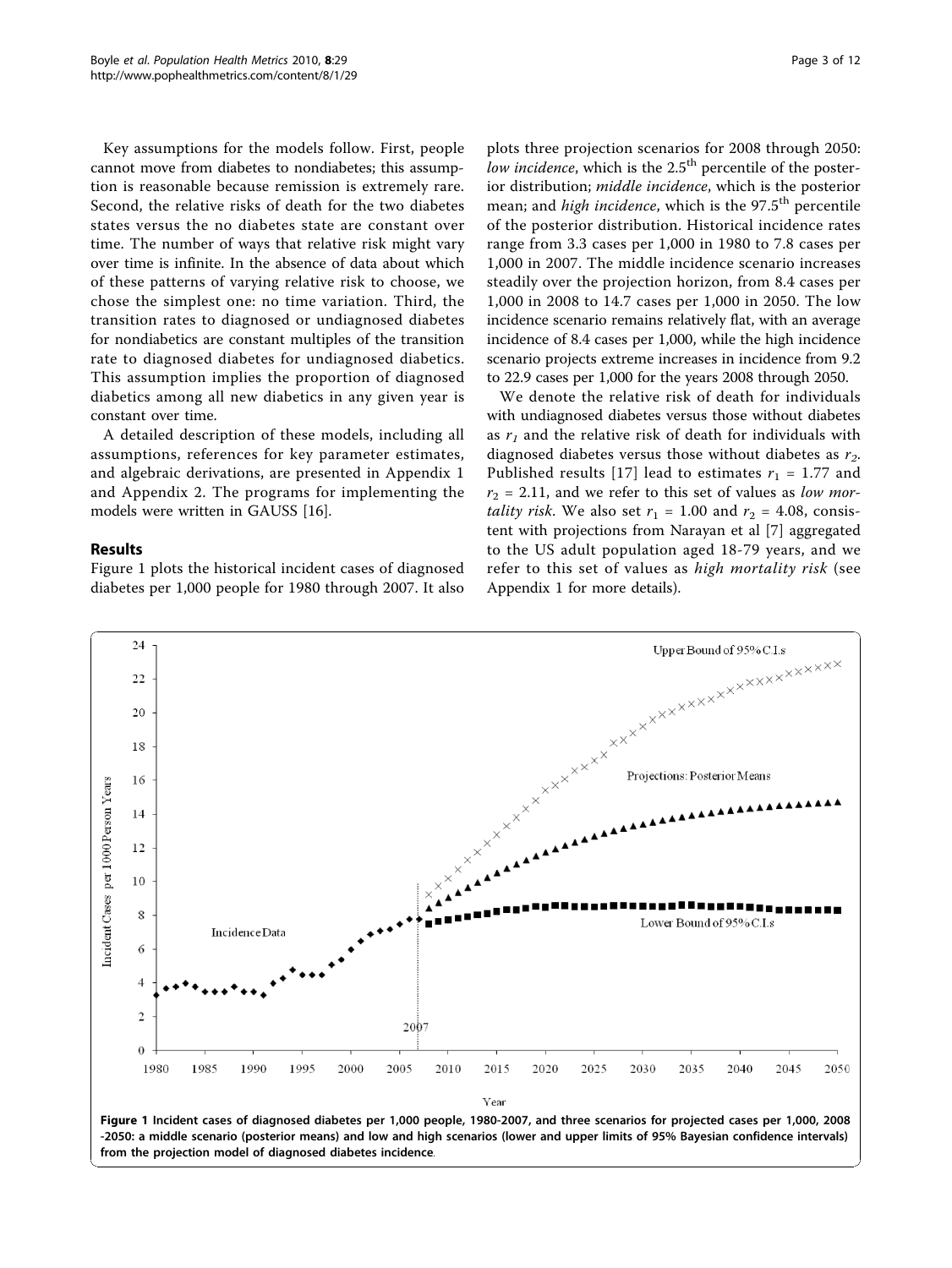| Year | Relative<br>Risk $r_1$ | Relative<br>Risk $r2$ | No Diabetes (Low,<br>Middle) | Undiagnosed Diabetes (Low,<br>Middle) | Diagnosed Diabetes (Low,<br>Middle) | <b>Total US Adult</b><br>Population |
|------|------------------------|-----------------------|------------------------------|---------------------------------------|-------------------------------------|-------------------------------------|
| 2010 | 1.77                   | 2.11                  | (191.4, 191.2)               | (12.0, 11.5)                          | (20.3, 21.0)                        | 223.7                               |
|      | 1.00                   | 4.08                  | (192.1, 191.9)               | (12.1, 11.6)                          | (19.5, 20.2)                        |                                     |
| 2015 | 1.77                   | 2.11                  | (196.1, 194.6)               | (13.1, 12.2)                          | (26.6, 29.1)                        | 235.9                               |
|      | 1.00                   | 4.08                  | (198.1, 196.6)               | (13.3, 12.4)                          | (24.4, 26.8)                        |                                     |
| 2020 | 1.77                   | 2.11                  | (200.7, 196.9)               | (13.9, 12.7)                          | (32.9, 37.9)                        | 247.5                               |
|      | 1.00                   | 4.08                  | (204.0, 200.3)               | (14.3, 13.0)                          | (29.2, 34.1)                        |                                     |
| 2025 | 1.77                   | 2.11                  | (205.4, 198.5)               | (14.4, 13.0)                          | (38.7, 47.0)                        | 258.5                               |
|      | 1.00                   | 4.08                  | (210.2, 203.6)               | (14.9, 13.5)                          | (33.4, 41.4)                        |                                     |
| 2030 | 1.77                   | 2.11                  | (209.5, 199.3)               | (14.7, 13.1)                          | (43.7, 55.5)                        | 267.9                               |
|      | 1.00                   | 4.08                  | (216.0, 206.2)               | (15.4, 13.7)                          | (36.5, 48.0)                        |                                     |
| 2035 | 1.77                   | 2.11                  | (213.9, 200.1)               | (15.0, 13.2)                          | (48.1, 63.6)                        | 276.9                               |
|      | 1.00                   | 4.08                  | (222.1, 208.9)               | (15.8, 14.0)                          | (39.1, 54.1)                        |                                     |
| 2040 | 1.77                   | 2.11                  | (218.3, 201.0)               | (15.2, 13.3)                          | (52.0, 71.2)                        | 285.5                               |
|      | 1.00                   | 4.08                  | (228.2, 211.6)               | (16.2, 14.2)                          | (41.1, 59.7)                        |                                     |
| 2045 | 1.77                   | 2.11                  | (223.6, 202.7)               | (15.5, 13.4)                          | (55.6, 78.6)                        | 292.9                               |
|      | 1.00                   | 4.08                  | (235.1, 215.0)               | (16.6, 14.4)                          | (43.1, 65.4)                        |                                     |
| 2050 | 1.77                   | 2.11                  | (230.6, 206.0)               | (16.0, 13.7)                          | (59.7, 86.6)                        | 306.3                               |
|      | 1.00                   | 4.08                  | (243.5, 219.7)               | (17.2, 14.8)                          | (45.6, 71.8)                        |                                     |

Table 1 Projections from the Three-State Model of Numbers of People in Millions with No Diabetes, Undiagnosed Diabetes, and Diagnosed Diabetes for Selected Years

Note: There are four scenarios included (1) low incidence projections and  $r_1 = 1.77$ ,  $r_2 = 2.11$ , (2) low incidence projections and  $r_1 = 1.00$ ,  $r_2 = 4.08$ , (3) middle incidence projections and  $r_1 = 1.77$ ,  $r_2 = 2.11$ , (4) middle incidence projections and  $r_1 = 1.00$ ,  $r_2 = 4.08$ . Entries in the last column are the Census projections of the total US adult population.

Table 1 provides projections of the numbers (in millions) of people with no diabetes, undiagnosed diabetes, or diagnosed diabetes every fifth year from 2010 through 2050. We provide projections for the low and middle incidence scenarios, both for low mortality risk and high mortality risk, for four scenarios. Results for the high incidence projections are reported in this section only. All four model scenarios indicate at least a doubling, and in some cases an even greater increase, in the number of people with diagnosed diabetes from 2010 through 2050. When compared to this rapid growth, the projected number of people with undiagnosed diabetes grows slowly under all four scenarios. In Figure [2](#page-4-0), the prevalence of any diabetes (diagnosed or undiagnosed) increases from 14.1%-14.5% in 2010 to 24.7%, 20.5%, 32.8%, and 28.3% in 2050 under, respectively, the low incidence scenarios (low and high mortality risk) and middle incidence scenarios (low and high mortality risk).

Table [2](#page-4-0) (all results in thousands) displays results from the hypothetical preventive intervention assessing the impact of intervention on diabetes incidence. The fourth column displays the number of incident cases of diabetes under the low and middle incidence scenarios with low and high mortality risk. The fifth column does the same for the number of incident cases and assumes that our hypothetical intervention is in place. The sixth column displays the difference between the fifth and sixth columns, which is the number of incident cases the intervention prevented or delayed. For example, using the projected middle incidence scenario and low mortality risk, 3,490,900 incident cases would be reported in 2050 with no intervention and 3,146,100 incident cases would be reported with intervention, for a net reduction of 344,800 incident cases of diabetes.

#### **Discussion**

Our estimates of diabetes prevalence paint a sobering picture of the future growth of diabetes. Under an assumption of low incidence and relatively high diabetes mortality, total prevalence is projected to increase to 21% of the US adult population by 2050. On the other hand, if recent increases in diabetes incidence continue (middle incidence projections) and diabetes mortality ratios are relatively low, diabetes prevalence will increase to 33% by 2050. The middle-ground (low incidence with low mortality or middle incidence with high mortality) scenarios project a prevalence of 25% to 28% by 2050. In each of the scenarios, the increases are, in part, attributable to demographic changes. The population of the United States is aging, and older adults are more likely to develop diabetes than younger adults. The size of minority populations in the United States also is growing, and some minorities are at greater risk of developing diabetes than non-Hispanic whites. Finally, mortality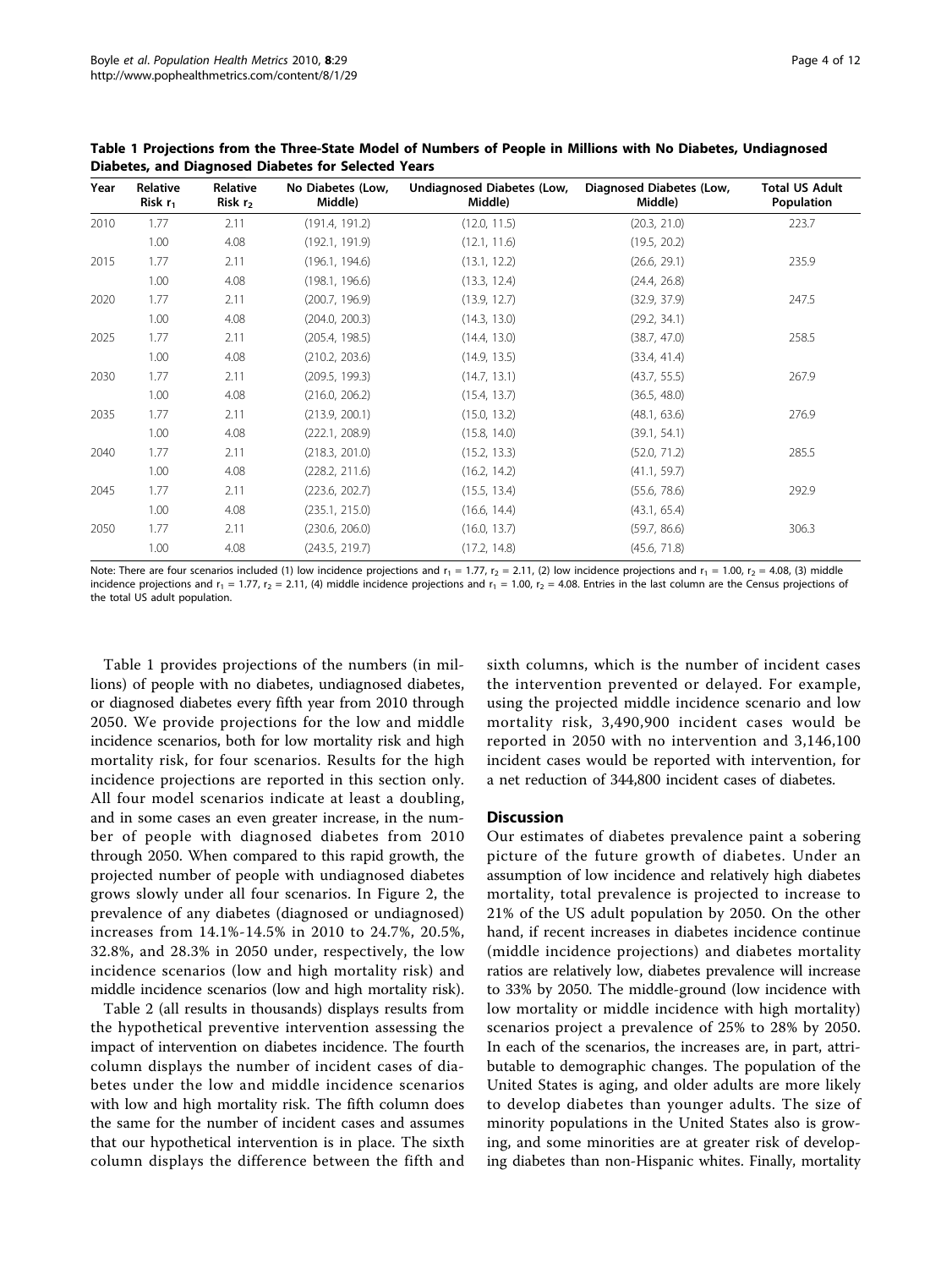<span id="page-4-0"></span>

Table 2 Projections for Selected Years of Incident Cases in Thousands from the Adult Population with No Diabetes from the No-Intervention Model (Three-State Model) and the Preventive Intervention Model (Five-State Model)

| Year | Relative   | Relative  | <b>No-Intervention</b>       | Intervention                 | Difference (Low, Middle) |
|------|------------|-----------|------------------------------|------------------------------|--------------------------|
|      | Risk $r_1$ | Risk $r2$ | Incident Cases (Low, Middle) | Incident Cases (Low, Middle) |                          |
| 2010 | 1.77       | 2.11      | (2018.4, 2145.7)             | (1681.6, 1787.9)             | (336.8, 357.8)           |
|      | 1.00       | 4.08      | (2021.1, 2148.4)             | (1683.8, 1790.1)             | (337.3, 358.3)           |
| 2015 | 1.77       | 2.11      | (2095.4, 2468.1)             | (1773.2, 2093.2)             | (322.2, 374.9)           |
|      | 1.00       | 4.08      | (2106.8, 2481.9)             | (1782.7, 2104.9)             | (324.1, 377.0)           |
| 2020 | 1.77       | 2.11      | (2143.3, 2721.9)             | (1833.3, 2341.0)             | (310.0, 380.9)           |
|      | 1.00       | 4.08      | (2164.9, 2752.2)             | (1851.7, 2366.9)             | (313.2, 385.3)           |
| 2025 | 1.77       | 2.11      | (2176.1, 2933.5)             | (1875.8, 2551.9)             | (300.3, 381.6)           |
|      | 1.00       | 4.08      | (2208.9, 2984.9)             | (1904.1, 2596.6)             | (304.8, 388.3)           |
| 2030 | 1.77       | 2.11      | (2230.0, 3098.4)             | (1933.6, 2721.5)             | (296.4, 376.9)           |
|      | 1.00       | 4.08      | (2276.0, 3175.1)             | (1973.5, 2789.1)             | (302.5, 386.0)           |
| 2035 | 1.77       | 2.11      | (2300.8, 3225.0)             | (2004.4, 2855.9)             | (296.4, 369.1)           |
|      | 1.00       | 4.08      | (2361.4, 3329.7)             | (2057.3, 2949.2)             | (304.1, 380.5)           |
| 2040 | 1.77       | 2.11      | (2334.3, 3323.2)             | (2041.4, 2963.2)             | (292.9, 360.0)           |
|      | 1.00       | 4.08      | (2408.8, 3456.9)             | (2107.0, 3083.6)             | (301.8, 373.3)           |
| 2045 | 1.77       | 2.11      | (2341.5, 3401.4)             | (2054.0, 3050.5)             | (287.5, 350.9)           |
|      | 1.00       | 4.08      | (2428.3, 3562.9)             | (2130.6, 3197.3)             | (297.7, 365.6)           |
| 2050 | 1.77       | 2.11      | (2403.8, 3490.9)             | (2113.8, 3146.1)             | (290.0, 344.8)           |
|      | 1.00       | 4.08      | (2502.6, 3677.2)             | (2201.7, 3316.8)             | (302.9, 360.4)           |

Note: There are four scenarios included (1) low incidence projections and  $r_1 = 1.77$ ,  $r_2 = 2.11$ , (2) low incidence projections and  $r_1 = 1.00$ ,  $r_2 = 4.08$ , (3) middle incidence projections and  $r_1 = 1.77$ ,  $r_2 = 2.11$ , (4) middle incidence projections and  $r_1 = 1.00$ ,  $r_2 = 4.08$ .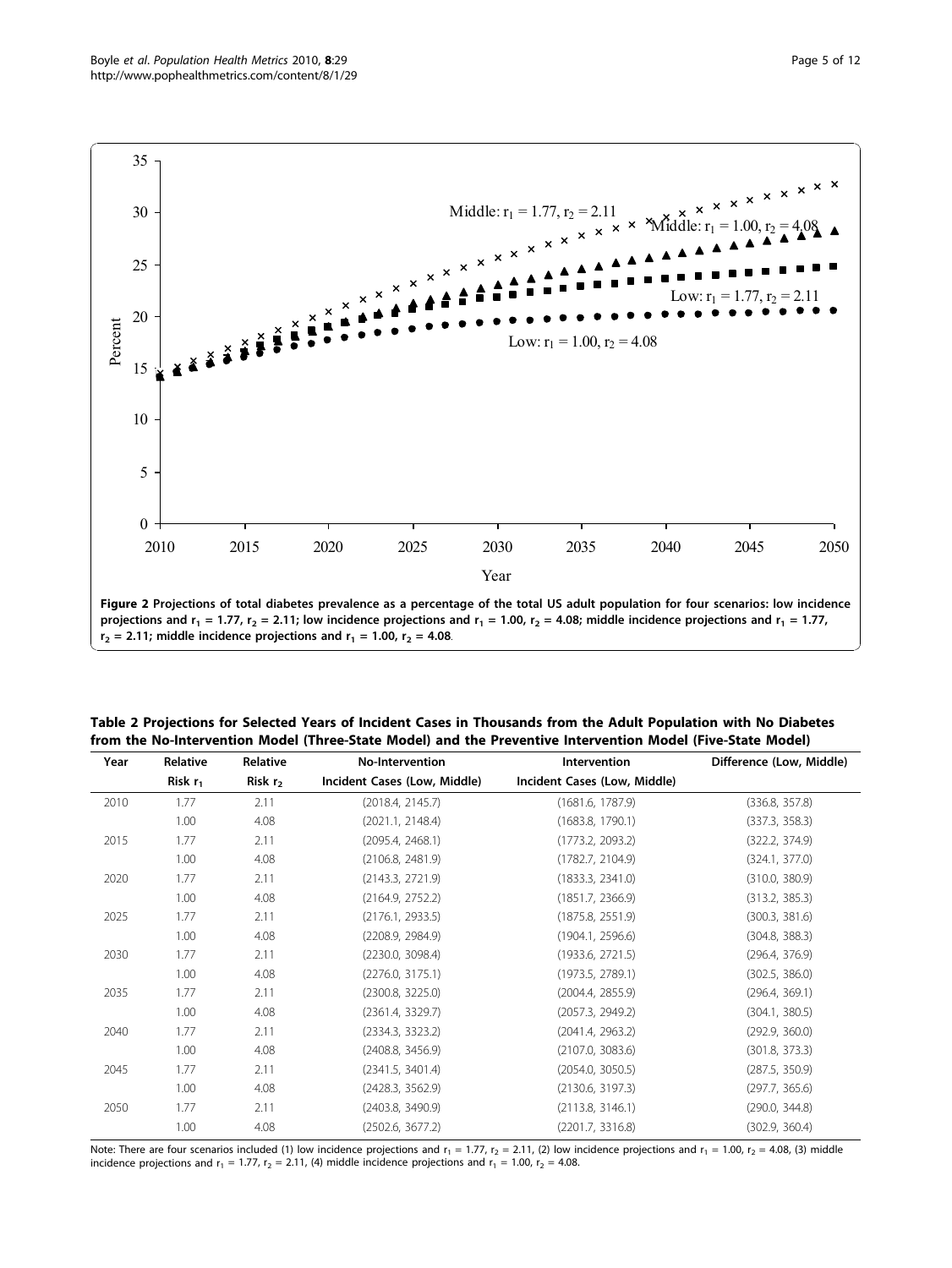among people with diabetes is declining. The result is that people with diabetes live longer and contribute to prevalence for longer periods of time.

Two previous diabetes forecasts have linearly extrapolated historical prevalence trends. In 2004, Wild et al [[18\]](#page-10-0) projected a 114% increase in the number of people with diabetes from 2000 through 2030 worldwide. More recent estimates on behalf of the International Diabetes Federation suggested that, from 2010 through 2030, increases in diabetes prevalence will range from a 20% increase in Europe to an almost doubling of prevalence in Africa and the Middle East [[4\]](#page-10-0). Others have built dynamic models incorporating incidence, mortality, and migration. A discrete, three-state Markov model that stratified by age, sex, and race/ethnicity projected an approximate doubling in US prevalence by 2050 [\[6,7](#page-10-0)]. In 2007, a model using NHANES III as a starting point and a midstream validation using NHANES 1999-2002 data projected an approximate 50% increase in the next 20 years in the United States [\[19\]](#page-10-0). Magliano et al [\[20](#page-10-0)] projected diabetes prevalence in Australia increasing from 10.1% in 2010 to 17.0% in 2025, a trend similar to our low incidence-high mortality risk results.

Our models, which include the ability to evaluate preventive interventions, suggest that the future prevalence of diagnosed diabetes could be significantly worse than previously suggested. A large increase in diabetes prevalence could be driven by multiple factors, including increasing incidence, better detection, and in-migration. Our updated model includes a higher level of incidence based on the CDC National Diabetes Surveillance System and projects lower future mortality rates than were used in previous models based on US Census data. In addition, our model assumes that the mortality rate of the diabetic population will decline at least as much as that of the nondiabetic population (i.e., the mortality rate ratio associated with diabetes will be constant). Recent comparison of US cohorts suggests that this assumption is reasonable [[21](#page-10-0)].

The projected loss in quality of life and the projected costs of providing health care could be significant. Increased efforts in primary prevention of diabetes can help to decrease loss in quality of life and the future cost of providing care for people with diabetes. Indeed, such efforts are essential if we hope to moderate or slow the growth of diabetes prevalence. However, as Table [2](#page-4-0) indicates, prevention efforts can be reasonably expected to moderate, but not prevent, future growth in the number of people with the disease.

Our five-state model made the assumption that a hypothetical intervention would reach 100% of those with IFG and would reduce the annual incidence of diabetes in this group by 25%. Future efforts to refine our modeling approach will focus on more realistic specification of intervention scenarios applied to a variety of population subgroups at high risk of developing diabetes. Had we split the population at high risk into intervention and nonintervention subsets, we would have obtained estimates between the no intervention and intervention cases in Table [2](#page-4-0). Thus, column six of Table [2](#page-4-0) can be viewed as an upper bound on the number of incident diabetes cases that a hypothetical intervention could prevent.

Our model is subject to several limitations. Cases of diabetes in people younger than age 18 or older than age 79 years were not considered. Although diabetes in the young is rare, and a relatively small portion of the US population is aged 80 years or older, these numbers might not be negligible. Our model made many reasonable but untestable assumptions. For example, we assumed that the relative risks of death for those with detected or undetected diabetes, compared to those without diabetes, are constant over time. We assumed that the observed increase in diabetes incidence fits a logistic growth curve. Given the logistic model, we could have chosen either a more or less precise prior for  $\rho$ . While assumptions other than the ones we made could have been made, we are aware of no data sources that would support such assumptions. We assumed that census estimates for the intercensal years between 2000 and 2009 and the census projections of net migration, births, and death rates for 2010 and beyond are accurate. We also assumed no feedback effect; for example, the increasing prevalence of diabetes could conceivably contribute to greater awareness of diabetes, which could, in turn, reduce the incidence rate or could result in fewer cases of diabetes remaining undiagnosed. Finally, our model implicitly assumes that the future will resemble the past. Changes in the levels of circulating glucose or A1c considered to define diabetes could change the prevalence of both diagnosed and undiagnosed diabetes. Major upheavals, such as an epidemic or natural disaster that substantially changed birth or death rates or a dramatic social change that invalidated census projections or caused other changes in the way people lead their lives, could have correspondingly major impacts on the outcomes of our model.

We performed a sensitivity analysis that assumed 98% prior probability for  $\rho$ , the asymptote of the incidence, in the interval (0.0078, 0.025). The sensitivity analysis produced no practical difference in the incidence projections. We also investigated the sensitivity of our model by considering low mortality risk, high mortality risk, middle incidence projections, and low incidence projections. The additional model assumptions are justified in the appendices. A formal sensitivity analysis of all assumptions would present a substantial technical challenge. We believe it is more useful to policymakers for us to present the results of our four model scenarios.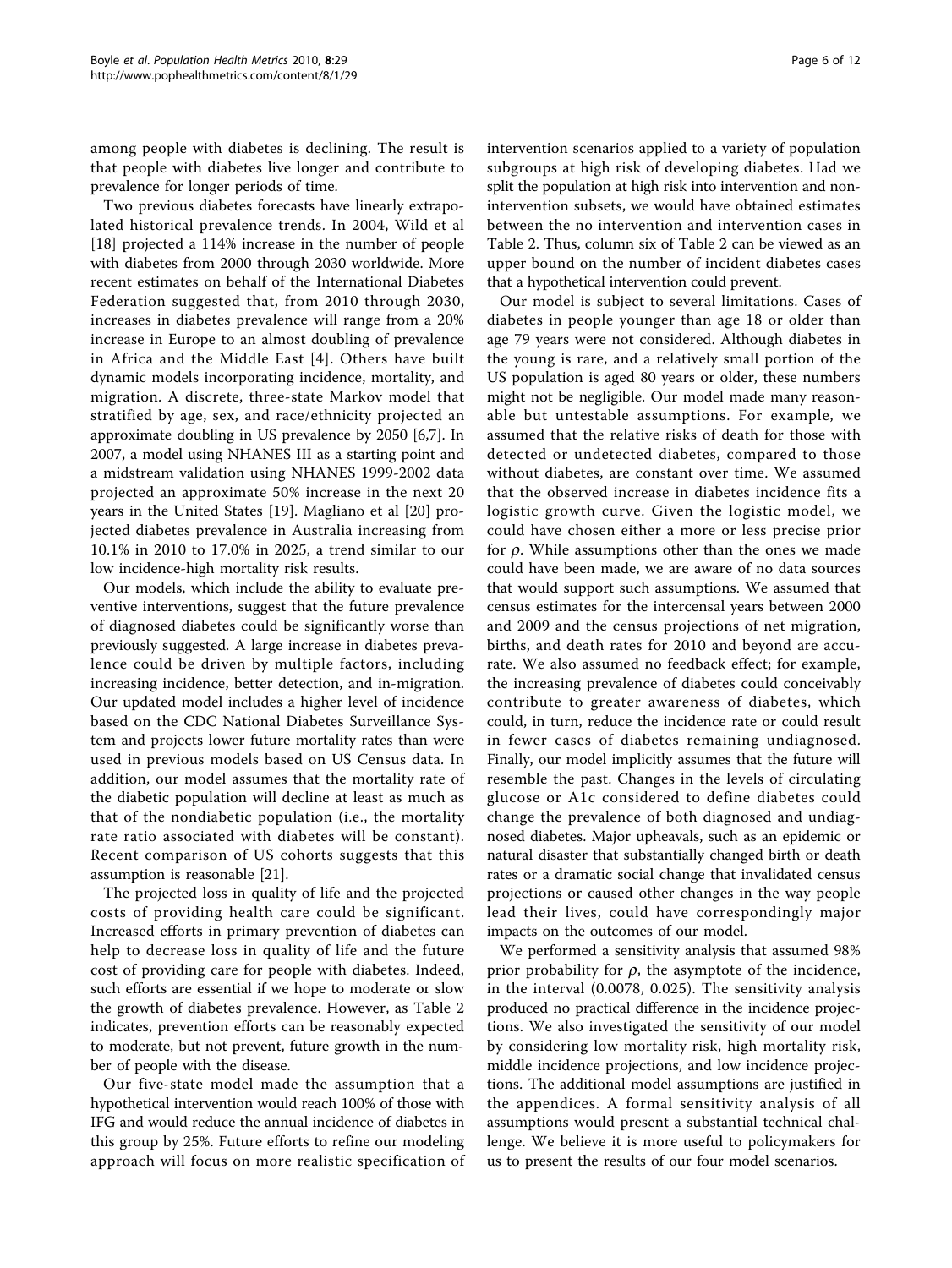We anticipate that the modeling methods described here could be used by other countries, especially those with reliable census estimates, to estimate future diabetes burden, as well as the potential effects of interventions to reduce disease burden. Country-specific data elements could be easily substituted for the data elements we used to develop a model that fit US population dynamics. Further, a modified form of this model might be applicable to other chronic, near-irreversible, and sometimes undiagnosed conditions such as heart disease.

#### Conclusion

We project that, over the next 40 years, the prevalence of total diabetes (diagnosed and undiagnosed) in the United States will increase from its current level of about 1 in 10 adults to between 1 in 5 and 1 in 3 adults in 2050. The health care costs of a person with diagnosed diabetes are approximately 2.3 times that of a person without [[3](#page-10-0)]. Although a formal projection of costs is beyond the scope of this analysis, the total societal cost of diabetes is likely to dramatically increase over the coming decades. The increases in diabetes prevalence projected here are largely attributable to a combination of three key demographic factors, including aging of the US population, increasing size of higher-risk minority populations, and declining mortality among people with diabetes. Although these demographic factors reflect underlying improvements in the health of the US population, effective strategies will need to be undertaken to moderate the impact of these factors on national diabetes burden. Our analysis suggests that widespread implementation of reasonably effective preventive interventions focused on high-risk subgroups of the population may not eliminate, but might considerably reduce, future increases in diabetes prevalence.

# Appendix 1

#### Three-state model

The US adult population is modeled at 1-year intervals starting at year  $t = 28$  (2007) and ending at  $t = 71$ (2050). Specifically, define the following numbers of people in various states, rates, and flows. All rates are annual and flows occur during year  $t$ , i.e., in the interval  $(t-1,t]$ .

 $X(t)$  = the number of adults without diabetes at time  $=$  t.

 $Z(t)$  = the number of adults with undiagnosed diabetes at time  $=$  t.

 $Y(t)$  = the number of adults with diagnosed diabetes at time  $= t$ .

 $b(t)$  = Census projection of the number of adults turning 18 (births) during year t.

 $m(t)$  = Census projection of the number of adults migrating into the United States during year t.

 $d(t)$  = Census projected death rate for the US resident population aged 18-79 years.

 $\gamma(t)$  = nondiabetes death rate among  $X(t-1)$ .

 $r_1\gamma(t)$  = diabetes death rate among  $Z(t-1)$ ;  $r_2\gamma(t)$  = diabetes death rate among  $Y(t-1)$ ;  $r_1$  and  $r_2$  are relative risks.

 $i(t)$  = incidence rate of diagnosed diabetes among  $X(t-1)$ or  $Z(t-1)$ , denoted earlier by  $\gamma_t$ .

 $I(t)$ = incidence rate of all diabetes (undiagnosed or diagnosed) among  $X(t-1)$ .

 $f_x(t)$  = proportion of  $b(t)$  without diabetes.

 $f_z(t)$  = proportion of  $b(t)$  with undiagnosed diabetes.

 $f_{\gamma}(t)$  = proportion of  $b(t)$  with diagnosed diabetes.

 $g_x(t)$  = proportion of  $m(t)$  without diabetes.

 $g_z(t)$  = proportion of  $m(t)$  with undiagnosed diabetes.  $g_y(t)$  = proportion of  $m(t)$  with diagnosed diabetes.

The relations  $f_x(t) + f_z(t) + f_y(t) = 1$  and  $g_x(t) + g_z(t) + g_y(t)$  $(t) = 1$  ensure consistency with the census projections. Define  $\theta(t) = \frac{Z(t) + Y(t)}{X(t) + Z(t) + Y(t)}$ , the prevalence of diabetes at time *t*;  $\theta_1(t) = \frac{Z(t)}{X(t) + Z(t) + Y(t)}$ , the prevalence of undiagnosed diabetes at time *t*;  $\theta_2(t) = \frac{Y(t)}{X(t) + Z(t) + Y(t)}$ , the prevalence of diagnosed diabetes at time t. Clearly  $\theta(t) = \theta_1(t) + \theta_2(t)$ .

Consider the following transition matrix:

|            |             | X(t): Z(t):     | $Y(t)$ :         | $D(t)$ :       |
|------------|-------------|-----------------|------------------|----------------|
| $X(t-1)$ : | $\alpha(t)$ | $\xi_1\beta(t)$ | $\xi_2\beta(t)$  | $\gamma(t)$    |
| $Z(t-1)$ : | -0          | $\delta(t)$     | $\beta(t)$       | $r_1\gamma(t)$ |
| $Y(t-1)$ : | 0           | 0               | $1-r_2\gamma(t)$ | $r_2\gamma(t)$ |
| $D(t-1)$ : | O           | 0               | $\mathbf{0}$     |                |

Note that this matrix displays the distribution of the beginning year stocks (rows) to the ending year stocks (the columns), and thus, the transition rates in each row must be nonnegative and add to unity for each year t. Some assumptions about transition rates are apparent. First, people cannot move from diabetes to nondiabetes; this assumption is reasonable because remission is extremely rare. Second, the relative risks of death for the two diabetes states are constant over time. No data were found to support time varying relative risks, but pub-lished results [[17\]](#page-10-0) lead to estimates  $r_1 = 1.77$  and  $r_2 =$ 2.11. We also set  $r_1 = 1.00$  and  $r_2 = 4.08$  in a sensitivity analysis, consistent with projections from Narayan et al [[6](#page-10-0)] aggregated to the US adult population aged 18-79 years. Third, the transition rates to diagnosed or undiagnosed diabetes for nondiabetics are constant multiples of the transition rate to diagnosed diabetes for undiagnosed diabetics. General time varying rates for these transitions were not available, but, as detailed below, estimates of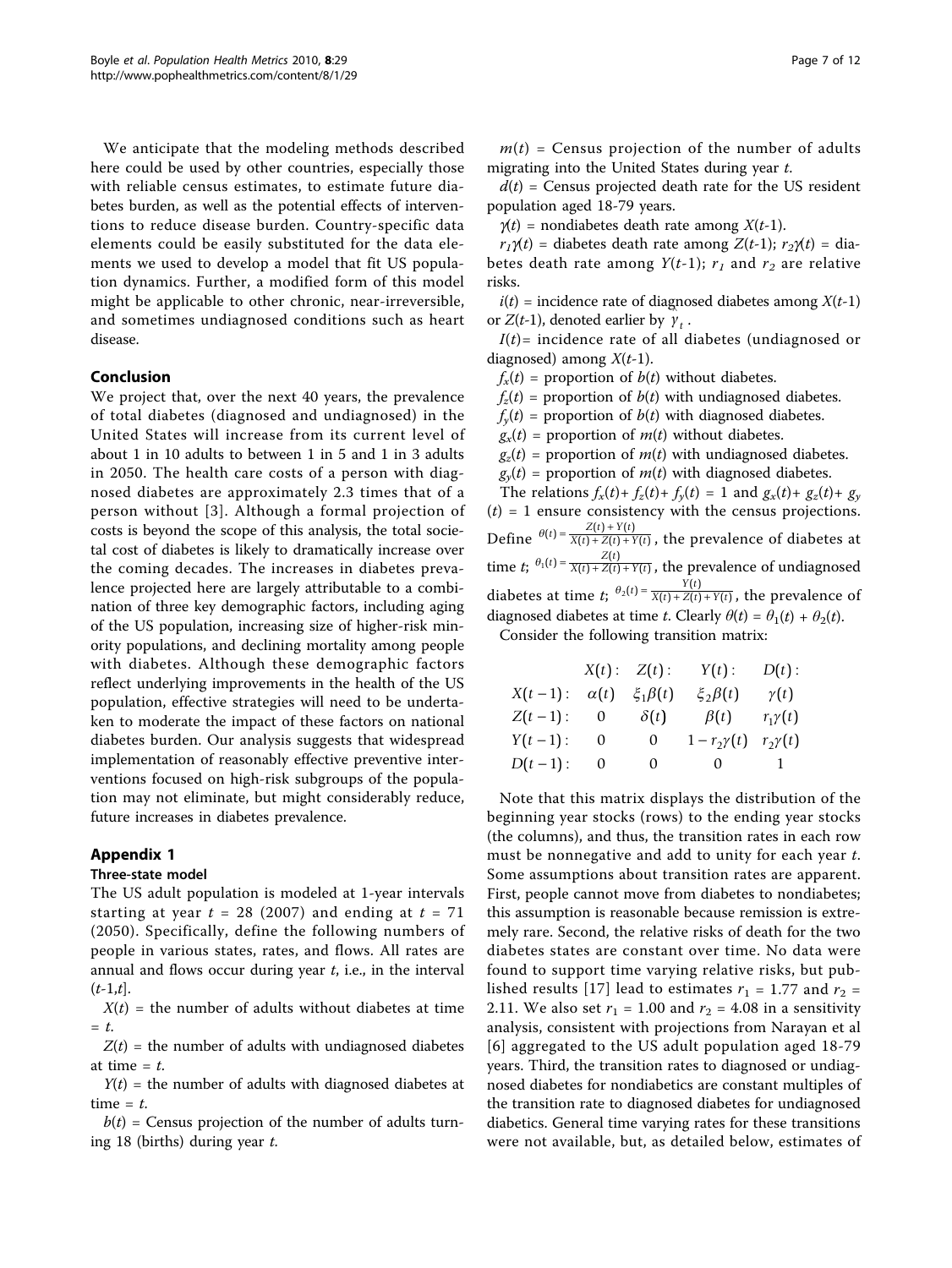$\xi_1$  and  $\xi_2$  could be obtained. This assumption implies the proportion of diagnosed diabetics among all new diabetics in any given year  $t$  is constant over time, i.e.,  $\xi_2\beta$  $\xi_1\beta(t) + \xi_2\beta$  $\frac{\xi_2 \beta(t)}{1 \beta(t) + \xi_2 \beta(t)} = \frac{\xi_2}{\xi_1 + \xi_2} = \eta$ 2  $1 + 52$  $(t)$  $(t) + \xi_2 \beta(t)$  $\frac{\xi_2 \beta(t)}{t_1 + \xi_2 \beta(t)} = \frac{\xi_2}{\xi_1 + \xi_2} = \eta$  or  $\xi_2 = \frac{\eta}{1 - \eta} \xi_1$ . To calculate h, assume that 95% of the time a person spends less than

seven years in the undiagnosed diabetes state [\[22\]](#page-10-0) and that the hazard rate for moving from undiagnosed to diagnosed diabetes is constant over time. This equates to a 0.19 probability of moving to the diabetes state within six months. The transition matrix leads to the system of first order difference equations

$$
X(t) = \alpha(t)X(t-1) + f_x(t)b(t) + g_x(t)m(t)
$$
  
\n
$$
Z(t) = \xi_1 \beta(t)X(t-1) + \delta(t)Z(t-1) + f_z(t)b(t)
$$
  
\n
$$
+ g_z(t)m(t)
$$
  
\n
$$
Y(t) = \xi_2 \beta(t)X(t-1) + \beta(t)Z(t-1)
$$
  
\n
$$
+ [1 - r_2\gamma(t)] Y(t-1)
$$
  
\n
$$
+ f_y(t)b(t) + g_y(t)m(t) \qquad ; \quad t = 29,...,71
$$

with initial conditions  $X(28)$ ,  $Y(28)$ ,  $Z(28)$ .

Consistency with census projections of the number of US adults  $N(t)$  requires  $X(t) + Z(t) + Y(t) = N(t)$  where

$$
N(t) = N(t-1) - d(t)N(t-1) + b(t) + m(t).
$$

This is guaranteed if the following two equations are satisfied:

$$
X(28) + Z(28) + Y(28) = N(28)
$$
  
\n
$$
\gamma(t)X(t-1) + r_1\gamma(t)Z(t-1) + r_2\gamma(t)Y(t-1)
$$
  
\n
$$
= d(t)N(t-1).
$$

But the second equation is equivalent to

$$
\gamma(t) = \frac{d(t)}{[1 - \theta(t-1)] + [r_1\theta_1(t-1) + r_2\theta_2(t-1)]}
$$

(with a little algebra). The first is a consequence of

$$
\frac{Z(28)}{Z(28) + Y(28)} = .398 \text{ and}
$$

$$
\theta(28) = \frac{Z(28) + Y(28)}{X(28) + Z(28) + Y(28)} = .129
$$

where the values .398 and .129 come from [[23](#page-11-0)]. These equations imply

$$
Y(28) = .0777N(28),
$$
  
Z(28) = .0513N(28),  
X(28) = .8710N(28)

with  $N(28) = 215,750,418$ , the census estimate of the 2007 US adult population.

Now, given a projection  $i(t)$ , then

$$
i(t) = \frac{\xi_2 \beta(t)X(t-1) + \beta(t)Z(t-1)}{X(t-1) + Z(t-1)} =
$$
  

$$
\beta(t) \left[ \xi_2 \frac{X(t-1)}{X(t-1) + Z(t-1)} + \frac{Z(t-1)}{X(t-1) + Z(t-1)} \right]
$$

and  $\beta(t)$  is

$$
\frac{i(t)}{\left[\xi_2 \frac{X(t-1)}{X(t-1)+Z(t-1)} + \frac{Z(t-1)}{X(t-1)+Z(t-1)}\right]}.
$$

Noting that, in general,

$$
I(t) = \frac{\xi_1 \beta(t) X(t-1) + \xi_2 \beta(t) X(t-1)}{X(t-1)} =
$$
  
( $\xi_1 + \xi_2$ ) $\beta(t)$ 

then

$$
I(29) = (\xi_1 + \xi_2)\beta(29) = \frac{\xi_1}{1 - \eta}\beta(29) =
$$

$$
\frac{\left[\frac{\xi_1}{1 - \eta}\right]i(29)}{\left[\frac{\eta\xi_1}{1 - \eta}\right]X(28)} = .0106
$$

$$
\frac{\eta\xi_1}{1 - \eta}\frac{X(28)}{X(28) + Z(28)} + \frac{Z(28)}{X(28) + Z(28)} = .0106
$$

where the value .0106 is derived in Appendix 2. Solving this equation for  $\zeta_1$  yields

$$
\xi_1 = \frac{(.0106) \left[ \frac{Z(28)}{X(28) + Z(28)} \right]}{\left[ \frac{i(29)}{1 - \eta} - (.0106) \left( \frac{\eta}{1 - \eta} \right) \left( \frac{X(28)}{X(28) + Z(28)} \right) \right]}
$$

Thus,  $\xi_1$ ,  $\xi_2$  are determined.

Finally, the distributions of births and net migration across the three subpopulations for each year are determined by  $f_x(t) = 1$ ,  $f_z(t) = 0$ ,  $f_y(t) = 0$ and

$$
g_x(t) = \frac{X(t-1)}{N(t-1)}, g_z(t) = \frac{Z(t-1)}{N(t-1)}, g_y(t) = \frac{Y(t-1)}{N(t-1)}
$$

The first set of equations reflects our baseline assumption that all incoming births are nondiabetic. The second set of equations simply distributes the net migration for year t according to the proportions in each state at the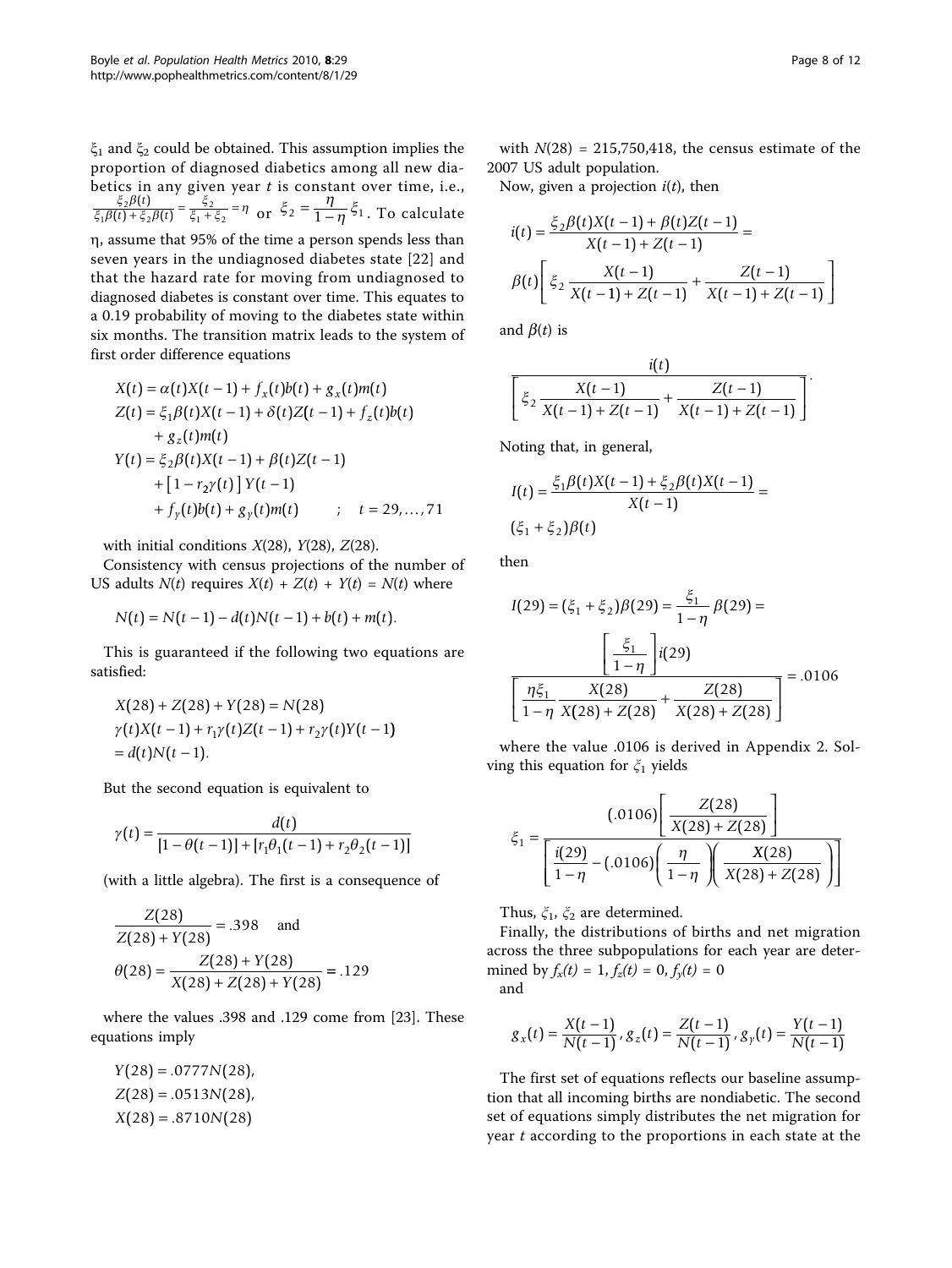beginning of the year. All parameters in the model are thus determined and the system of equations described earlier can be used to calculate the model projections.

#### Four-state model

The four-state model expands the three-state model by splitting  $X(t) = HX(t) + LX(t)$ , where  $HX(t) = p(t)X(t)$  is the number of adults in a high-risk group (e.g., those with IFG) and  $LX(t) = [1-p(t)] X(t)$  is the number in a low-risk group (e.g., those without IFG). This must be done so that  $X(t)$ ,  $Z(t)$ , and  $Y(t)$  are as in the three-state model.

To this end, consider the transition matrix

|             | HX(t): LX(t): |                     | $Z(t)$ :     | Y(t):            | $D(t)$ :          |
|-------------|---------------|---------------------|--------------|------------------|-------------------|
| $HX(t-1):$  | $\alpha_1(t)$ | $\alpha_2(t)$       | $\xi_1 h(t)$ | $\xi_2h(t)$      | $r_3 \gamma_2(t)$ |
| $LX(t-1)$ : | $\alpha_3(t)$ | $\alpha_{\rm A}(t)$ | $\xi_1 l(t)$ | $\xi_2 l(t)$     | $\gamma_2(t)$     |
| $Z(t-1)$ :  | 0             | 0                   | $\delta(t)$  | $\beta(t)$       | $r_1\gamma(t)$    |
| $Y(t-1)$ :  | 0             | $\Omega$            | 0            | $1-r_2\gamma(t)$ | $r_2\gamma(t)$    |
| $D(t-1)$ :  | 0             | $\Omega$            |              | $0 \qquad 0$     | $1$ .             |

Note that the death rates are equal to those in the three-state model when

$$
\gamma_2(t) = \frac{\gamma(t)}{r_3 p(t-1) + [1 - p(t-1)]} \text{ with } r_3 \ge 1.
$$

Also, transition rates to diabetes are the same as in the three-state model if the following relation holds:

$$
h(t)p(t-1)X(t-1) + l(t)[1 - p(t-1)]X(t-1) =
$$
  
 
$$
\beta(t)X(t-1)
$$

implies

$$
h(t)p(t-1)+l(t)[1-p(t-1)]=\beta(t).
$$

One additional assumption is made to determine  $h(t)$ and  $l(t)$ , that the ratio of the incidence rates to any diabetes of the high-risk group to the low-risk group is constant over time (constant relative incidence). Specifically,

$$
\frac{\left[\frac{\xi_1 h(t) H X(t-1) + \xi_2 h(t) H X(t-1)}{H X(t-1)}\right]}{\left[\frac{\xi_1 l(t) L X(t-1) + \xi_2 l(t) L X(t-1)}{L X(t-1)}\right]}
$$
\n
$$
=\frac{(\xi_1 + \xi_2) h(t)}{(\xi_1 + \xi_2) l(t)} = \frac{h(t)}{l(t)} = c = \frac{h(29)}{l(29)}.
$$

The two equations above yield the expressions

$$
h(t) = cl(t)
$$
  

$$
l(t) = \frac{\beta(t)}{(c-1)p(t-1)+1}.
$$

The constant c can be calculated as follows. Let  $\lambda$ equal the 2008 incidence rate from the high-risk group to any diabetes and  $p(28)$  the proportion of the nondiabetic population at high risk in 2007. For example, for IFG  $\lambda$  = .0287 and  $p(28)$  = .257 from Appendix 2. Then,  $(\xi_1 + \xi_2)h(29)p(28)X(28) = \lambda p(28)X(28)$ 

implies 
$$
h(29) = \frac{\lambda}{\xi_1 + \xi_2}
$$
. But  $c = \frac{h(29)}{l(29)} = \frac{\frac{\lambda}{\xi_1 + \xi_2}}{\frac{\beta(29)}{c - 1}\beta(28) + 1}$ ,

and 
$$
c = \frac{\lambda [1 - p(28)]}{(\xi_1 + \xi_2)\beta(29) - \lambda p(28)}
$$
.

For the risk strata IFG, this gives  $c = 6.6$ . All of this ensures that the relevant transition rates from the nondiabetic population to the diabetic population are the same as in the three-state model. Since death rates for these populations are as in the three-state model, the four-state model properly expands the three-state model when

$$
f_1(t) = 0, f_2(t) = 1, f_3(t) = 0, f_4(t) = 0
$$

and

$$
g_1(t) = \frac{HX(t-1)}{N(t-1)}, g_2(t) = \frac{LX(t-1)}{N(t-1)},
$$
  

$$
g_3(t) = \frac{Z(t-1)}{N(t-1)}, g_4(t) = \frac{Y(t-1)}{N(t-1)}.
$$

To complete the model, the  $\alpha$ 's must be chosen. The constraints are

$$
\alpha_1(t) + \alpha_2(t) = 1 - (\xi_1 + \xi_2)h(t) - r_3\gamma_2(t),
$$
  
\n
$$
\alpha_3(t) + \alpha_4(t) = 1 - (\xi_1 + \xi_2)l(t) - \gamma_2(t).
$$

Let

$$
w(t) = 1 - (\xi_1 + \xi_2)h(t) - r_3\gamma_2(t),
$$
  
 
$$
u(t) = 1 - (\xi_1 + \xi_2)l(t) - \gamma_2(t).
$$

Then there exists  $q(t)$  in the interval (0,1) and  $s(t)$  in (0,1) such that

$$
\alpha_1(t) = q(t)w(t),
$$
  
\n
$$
\alpha_2(t) = [1 - q(t)]w(t),
$$
  
\n
$$
\alpha_3(t) = [1 - s(t)]u(t),
$$
  
\n
$$
\alpha_4(t) = s(t)u(t).
$$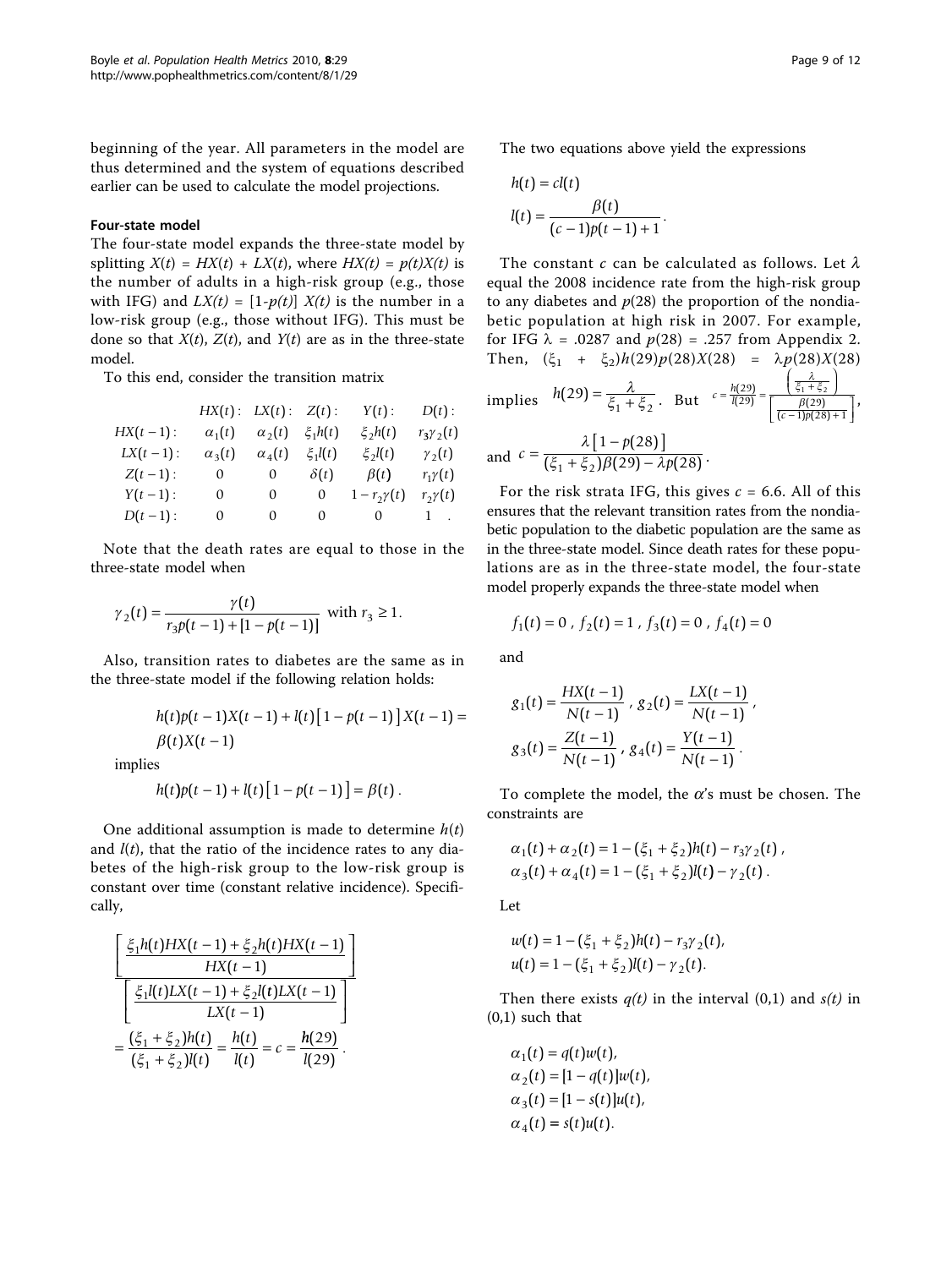For the high-risk population with IFG, we set  $q(t)$  =  $q = .93$  to get  $\alpha_1(29) = .89$  from [[23\]](#page-11-0). Finally, assuming the proportion  $p(t) = .257$  for all  $t \ge 28$ , it is easy to derive (details omitted)

$$
s(t) = \frac{\begin{pmatrix} qw(t)p(t-1) + u(t)[1 - p(t-1)] \\ + \left[ \frac{p(t-1)}{N(t-1)} \right] m(t) - \left[ \frac{p(t-1)X(t)}{X(t-1)} \right] \\ u(t)[1 - p(t-1)] \end{pmatrix}}{u(t)[1 - p(t-1)]}.
$$

The actual computation of the four-state model can be implemented through the system of difference equations

$$
HX(t) = \alpha_1(t)HX(t-1) + \alpha_3(t)LX(t-1) + f_1(t)b(t) + g_1(t)m(t) LX(t) = \alpha_2(t)HX(t-1) + \alpha_4(t)LX(t-1) + f_2(t)b(t) + g_2(t)m(t) Z(t) = \xi_1h(t)HX(t-1) + \xi_1(t)LX(t-1) + \delta(t)Z(t-1) + f_3(t)b(t) + g_3(t)m(t) Y(t) = \xi_2h(t)HX(t-1) + \xi_2I(t)LX(t-1) + \beta(t)Z(t-1) + [1-r_2\gamma(t)] Y(t-1) + f_4(t)b(t) + g_4(t)m(t); t = 29,...,71
$$

with initial conditions  $HX(28) = p(28) X(28)$ ,  $LX(28) =$  $[1-p(28)]$   $X(28)$ ,  $Y(28)$ ,  $Z(28)$ .

#### Five state model (preventive intervention)

Given the outputs from the two previous baseline models, consider the following transition matrix reflecting intervention on the high-risk population. Note that  $IX(t)$ now denotes the number of people in the high-risk or intervention group. Also, a new state has been added with  $LXI(t)$  equals the number of people in the intervention group who have regressed to low risk. The transition matrix is

| IX(t):              |                 | LXI(t): LXX(t): ZZ(t): |              | YY(t):             | $DD(t)$ :         |
|---------------------|-----------------|------------------------|--------------|--------------------|-------------------|
| $\tilde{\alpha}(t)$ | $\alpha_{2}(t)$ | 0                      | 0            | h(t)               | $r_3 \gamma_2(t)$ |
| $\alpha_3(t)$       | $\alpha_4(t)$   | $\Omega$               | $\Omega$     | $\tilde{l}(t)$     | $\gamma_2(t)$     |
| $\alpha_3(t)$       | 0               | $\alpha_4(t)$          | $\xi_1 l(t)$ | $\xi_2 l(t)$       | $\gamma_{2}(t)$   |
| $\Omega$            | 0               | 0                      | $\delta(t)$  | $\beta(t)$         | $r_1\gamma(t)$    |
| $\Omega$            | 0               | 0                      | 0            | $1-r_{2}\gamma(t)$ | $r_{2}\gamma(t)$  |
| 0                   | $\Omega$        | $\Omega$               | $\Omega$     | 0                  |                   |

where rows are labeled as columns with times  $t-1$ , and

 $\hat{h}(t) = .75(\xi_1 + \xi_2)h(t)$ J  $\hat{\alpha}(t) = \alpha_1(t) + .25(\xi_1 + \xi_2)h(t)$  $l(t) = (\xi_1 + \xi_2)l(t)$  $ff_1(t) = 0, ff_2(t) = 0, ff_3(t) = 1,$  $ff_4(t) = 0, ff_5(t) = 0$  $gg_1(t) = g_1(t), gg_2(t) = 0, gg_3(t) = g_2(t),$  $gg_4(t) = g_3(t), gg_5(t) = g_4(t).$ 

State variables are relabeled because we expect the intervention model to deviate from the previous models. The initial conditions are the same as in the four-state model, with  $LXI(28) = 0$ . The associated system of difference equations is omitted and can be derived in the same way as in the previous two models.

# Appendix 2

There are no published nationally representative estimates for annual incidence of total diabetes (diagnosed or undiagnosed) for the US adult nondiabetic population or for subgroups defined by glycemic level. The one US estimate of diabetes incidence in 2007 for adults aged 18-79 (0.78%) applies only to diagnosed diabetes [[10](#page-10-0)]. Therefore, we developed our own estimates of the annual incidence of total diabetes for the US nondiabetic adult population.

#### Groups defined by glycemic level

Diabetes incidence in the entire population is a function of diabetes incidence in four mutually exclusive glycemic subgroups and their prevalence in the nondiabetic population. These subgroups are 1) Normoglycemic (NG): fasting blood glucose < 100 mg/dl and 2-hour postchallenge glucose < 140 mg/dl; 2) Isolated Impaired Fasting Glucose (IIFG): fasting blood glucose 100-125 mg/dl with 2-hour post-challenge blood glucose < 140 mg/dl; 3) Isolated Impaired Glucose Tolerance (IIGT): 2-hour post-challenge blood glucose 140-199 mg/dl with fasting blood glucose < 100 mg/dl; 4) Combined IGT and IFG (CIFGT): fasting blood glucose 100-125 mg/dl with 2-hour post-challenge blood glucose 140-199 mg/ dl. We used 2005-2006 NHANES data, after excluding people with diagnosed and undiagnosed diabetes, to estimate glycemic group prevalences for the nondiabetic US adult population.

Gerstein et al [\[24](#page-11-0)] published estimates of the annualized relative risks of diabetes for IIFG, IIGT, and CIFGT with the NG subgroup as referent, but did not report the absolute annual incidence for the NG subgroup. To calculate the absolute incidence for each glycemic subgroup, the relative risk must be multiplied by the absolute incidence in the NG subgroup.

#### Annual incidence in the normoglycemic

Santaguida et al [\[25\]](#page-11-0) reported annualized incidence of diabetes from 42 studies in which the NG subgroup was included. We used 1999-2006 NHANES data to estimate that, among US adults aged  $\geq 20$  years, the mean age of the NG subgroup was 46 years. Four studies included by Santaguida et al reported a mean age of 43-48 years. One of these studies was on US Pima Indians, who are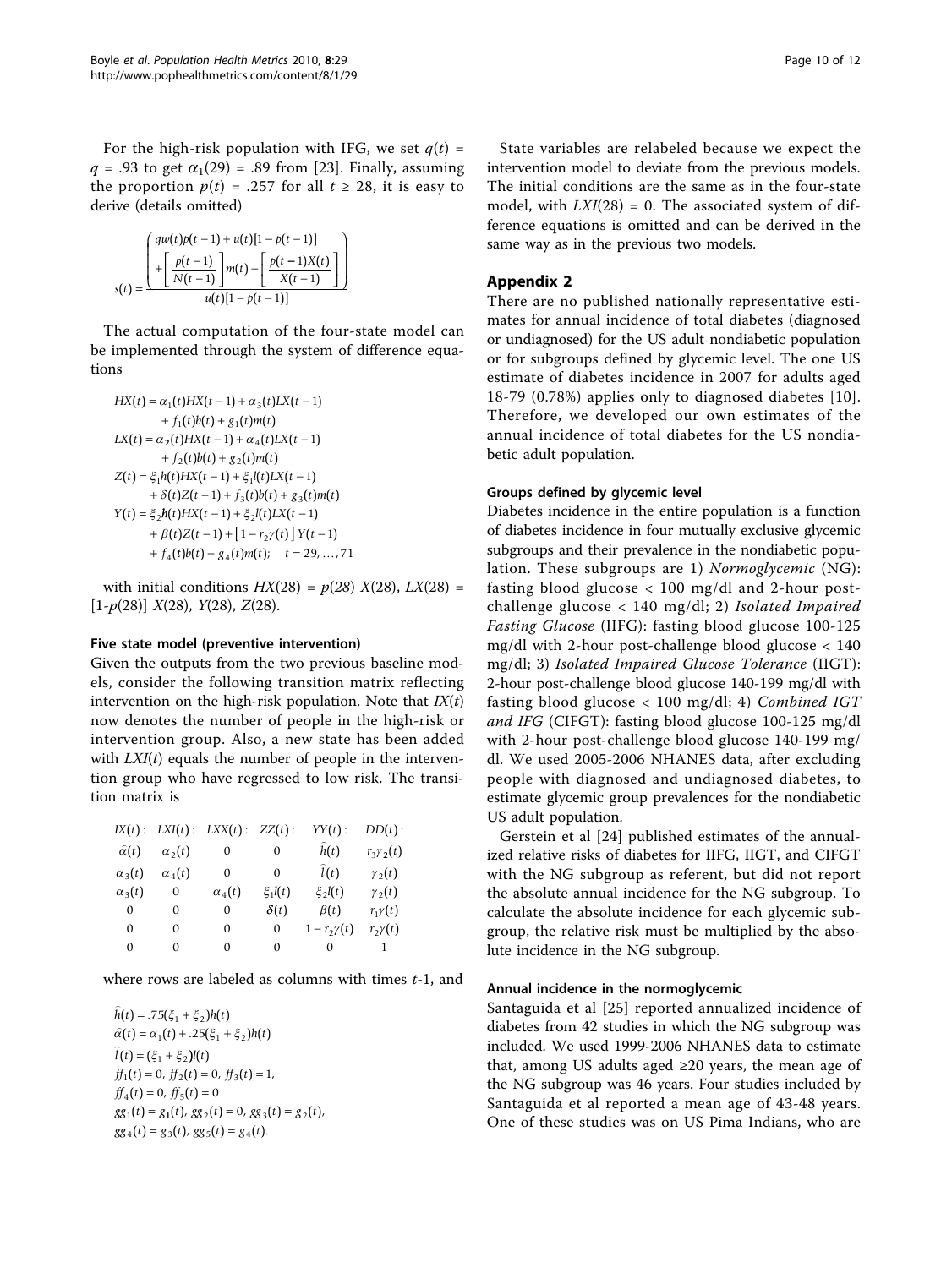<span id="page-10-0"></span>believed to have the world's highest diabetes incidence, and this study was excluded. We also identified one study published after Santaguida et al that reported a mean age of 50 years in the NG subgroup [20].

The annualized diabetes incidence for the NG subgroup from the four studies was 0.19%, 0.25%, 0.38%, and 0.64%. We used the median annual incidence of these four studies, 0.32%, to estimate diabetes incidence in the NG subgroup in the United States. Engberg et al [[26\]](#page-11-0) recently reported a nearly identical estimate of annual incidence of 0.3% for an NG subgroup from a population-based cohort in northern Europe with a mean age of 46 years.

#### Annual incidence for dysglycemic subgroups

We multiplied the 0.32% annual diabetes incidence in the NG subgroup by the relative risks from Gerstein et al [[24\]](#page-11-0) of 5.5 (IIGT), 7.5 (IIFG), and 12.1 (CIFGT). The result was annual incidences of 1.76% (IIGT), 2.40% (IIFG), and 3.87% (CIFGT).

#### Annual incidence in the total population

We multiplied the annual diabetes incidence of each independent glycemic subgroup (NG, IIGT, IIFG, and CIFGT) by its prevalence in the US nondiabetic population and summed the result, yielding an estimate of annual diabetes incidence of 1.06%. This finding is similar to that reported by recent population-based cohort studies. Bonora et al [[27\]](#page-11-0) studied adults aged 40-79 years in northeastern Italy and concluded that "...~1% of European white individuals aged 40-79 years develop Type 2 diabetes annually..." Maskarinec et al [[28](#page-11-0)] studied a multi-ethnic sample of adults aged 45 -74 years in Hawaii and estimated an annual diabetes incidence of 1.04%.

#### Acknowledgements

The findings and conclusions in this report are those of the authors and do not necessarily represent the official positions of the Centers for Disease Control and Prevention.

#### Author details

<sup>1</sup> Division of Diabetes Translation, National Center for Chronic Disease Prevention and Health Promotion, Centers for Disease Control and Prevention, Mailstop K10, 4770 Buford Highway NE, Atlanta GA 30341 USA. <sup>2</sup>Hubert Department of Global Health, Rollins School of Public Health RM 740, Emory University, Atlanta GA 30329 USA.

#### Authors' contributions

JPB developed and programmed the multistate dynamic models, participated in study design and coordination, and helped draft the manuscript. TJT developed and programmed the incidence projection model, participated in study design and coordination, and helped draft the manuscript. EWG participated in study design and coordination and helped draft the manuscript. LEB participated in study design and coordination and helped draft the manuscript. DFW conceived of the study, participated in study design and coordination, and helped draft the manuscript. All authors contributed to critical revision of the draft manuscript, and all authors read and approved the final manuscript.

#### Competing interests

The authors declare that they have no competing interests.

Received: 25 June 2010 Accepted: 22 October 2010 Published: 22 October 2010

#### References

- 1. Engelgau MM, Geiss LS, Saaddine JB, Boyle JP, Benjamin JM, Gregg EW, Tierney EF, Rios-Burrows N, Mokdad AH, Ford ES, Imperatore G, Narayan KMV: [The evolving diabetes burden in the United States.](http://www.ncbi.nlm.nih.gov/pubmed/15172919?dopt=Abstract) Ann Intern Med 2004, 140:945-950.
- 2. Zimmet PZ, Alberti KG, Shaw JE: [Global and societal implications of the](http://www.ncbi.nlm.nih.gov/pubmed/11742409?dopt=Abstract) [diabetes epidemic.](http://www.ncbi.nlm.nih.gov/pubmed/11742409?dopt=Abstract) Nature 2001, 414:782-787.
- 3. American Diabetes Association: Economic costs of diabetes in the U.S. in 2007. Diabetes Care 2008, 32:596-615.
- 4. Shaw JE, Sicree RA, Zimmet PZ: [Global estimates of the prevalence of](http://www.ncbi.nlm.nih.gov/pubmed/19896746?dopt=Abstract) [diabetes for 2010 and 2030.](http://www.ncbi.nlm.nih.gov/pubmed/19896746?dopt=Abstract) Diabetes Res Clin Pract 2009, 87:4-14.
- 5. Boyle JP, Honeycutt AA, Narayan KM, Hoerger TJ, Geiss LS, Chen H, Thompson TJ: [Projection of diabetes burden through 2050: impact of](http://www.ncbi.nlm.nih.gov/pubmed/11679460?dopt=Abstract) [changing demography and disease prevalence in the U.S.](http://www.ncbi.nlm.nih.gov/pubmed/11679460?dopt=Abstract) Diabetes Care 2001, 24(11):1936-1940.
- 6. Honeycutt AA, Boyle JP, Broglio KR, Thompson TJ, Hoerger TJ, Geiss LS, Narayan KMV: [A dynamic Markov model for forecasting diabetes](http://www.ncbi.nlm.nih.gov/pubmed/12943151?dopt=Abstract) [prevalence in the United States through 2050.](http://www.ncbi.nlm.nih.gov/pubmed/12943151?dopt=Abstract) Health Care Management Science 2003, 6(3):155-164.
- 7. Narayan KM, Boyle JP, Geiss LS, Saaddine JB, Thompson TJ: [Impact of](http://www.ncbi.nlm.nih.gov/pubmed/16936162?dopt=Abstract) [recent increase in incidence on future diabetes burden: U.S., 2005-2050.](http://www.ncbi.nlm.nih.gov/pubmed/16936162?dopt=Abstract) Diabetes Care 2006, 29(9):2114-2116.
- 8. Magliano DJ, Shaw JE, Shortreed SM, Nusselder WJ, Liew D, Barr ELM, Zimmet PZ, Peeters A: [Lifetime risk and projected population prevalence](http://www.ncbi.nlm.nih.gov/pubmed/18810385?dopt=Abstract) [of diabetes.](http://www.ncbi.nlm.nih.gov/pubmed/18810385?dopt=Abstract) Diabetologia 2008, 51(12):2179-2186.
- 9. U.S. Census Bureau. National Population Projections Released 2008 (Based on Census 2000). [\[http://www.census.gov/population/www/](http://www.census.gov/population/www/projections/downloadablefiles.html) [projections/downloadablefiles.html](http://www.census.gov/population/www/projections/downloadablefiles.html)].
- 10. Centers for Disease Control and Prevention. Crude and Age-Adjusted Incidence of Diagnosed Diabetes per 1,000 Population Aged 18-79 Years, United States, 1980-2007. [[http://www.cdc.gov/diabetes/statistics/](http://www.cdc.gov/diabetes/statistics/incidence/fig2.htm) [incidence/fig2.htm\]](http://www.cdc.gov/diabetes/statistics/incidence/fig2.htm).
- 11. Gelman A, Carlin JB, Stern HS, Rubin DB: Bayesian Data Analysis Boca Raton, FL: Chapman & Hall; 2004.
- 12. Knowler WC, Bennett PH, Hamman RF, Miller M: [Diabetes incidence and](http://www.ncbi.nlm.nih.gov/pubmed/736028?dopt=Abstract) [prevalence in Pima Indians: a 19-fold greater incidence than in](http://www.ncbi.nlm.nih.gov/pubmed/736028?dopt=Abstract) [Rochester, Minnesota.](http://www.ncbi.nlm.nih.gov/pubmed/736028?dopt=Abstract) Am J Epidemiol 1978, 108(6):497-505.
- 13. Gilks WR, Thomas A, Spiegelhalter DJ: A language and program for complex Bayesian modeling. The Statistician 1994, 43(1):169-178.
- 14. Bartholomew DJ: Stochastic Models for Social Processes. 3 edition. New York, NY: John Wiley & Sons; 1982.
- 15. Sandefur JT: Discrete Dynamical Modeling New York, NY: Oxford University Press; 1993.
- 16. Aptech Systems Inc: GAUSS Mathematical and Statistical System version 9.0 Maple Valley, WA: Aptech Systems Inc; 2008.
- 17. Saydah SH, Loria CM, Eberhardt MS, Brancati FL: [Subclinical states of](http://www.ncbi.nlm.nih.gov/pubmed/11289466?dopt=Abstract) [glucose intolerance and risk of death in the U.S.](http://www.ncbi.nlm.nih.gov/pubmed/11289466?dopt=Abstract) Diabetes Care 2001, 24(3):447-453.
- 18. Wild S, Roglic G, Green A, Sicree R, King H: [Global prevalence of diabetes:](http://www.ncbi.nlm.nih.gov/pubmed/15111519?dopt=Abstract) [estimates for the year 2000 and projections for 2030.](http://www.ncbi.nlm.nih.gov/pubmed/15111519?dopt=Abstract) Diabetes Care 2004, 27(5):1047-1053.
- 19. Mainous AG, Baker R, Koopman J, Saxena S, Diaz VA, Everett CJ, Majeed A: [Impact of the population at risk of diabetes on projections of diabetes](http://www.ncbi.nlm.nih.gov/pubmed/17119914?dopt=Abstract) [burden in the United States: an epidemic on the way.](http://www.ncbi.nlm.nih.gov/pubmed/17119914?dopt=Abstract) Diabetologia 2007, 50(5):934-940.
- 20. Magliano DJ, Barr EL, Zimmet PZ, Cameron AJ, Dunstan DW, Colagiuri S, Jolley D, Owen N, Phillips P, Tapp RJ, Welborn TA, Shaw JE: [Glucose](http://www.ncbi.nlm.nih.gov/pubmed/17989310?dopt=Abstract) [indices, health behaviors, and incidence of diabetes in Australia: the](http://www.ncbi.nlm.nih.gov/pubmed/17989310?dopt=Abstract) [Australian Diabetes, Obesity and Lifestyle Study.](http://www.ncbi.nlm.nih.gov/pubmed/17989310?dopt=Abstract) Diabetes Care 2008, 31(2):267-272.
- 21. Gregg EW, Gu Q, Cheng YJ, Narayan KMV, Cowie CC: [Mortality trends in](http://www.ncbi.nlm.nih.gov/pubmed/17576993?dopt=Abstract) [men and women with diabetes, 1971 to 2000.](http://www.ncbi.nlm.nih.gov/pubmed/17576993?dopt=Abstract) Ann Intern Med 2007, 147(3):149-155.
- 22. Harris MI, Klein R, Welborn TA, Knuiman MW: [Onset of NIDDM occurs at](http://www.ncbi.nlm.nih.gov/pubmed/1516497?dopt=Abstract) [least 4-7 yr before clinical diagnosis.](http://www.ncbi.nlm.nih.gov/pubmed/1516497?dopt=Abstract) Diabetes Care 1992, 15(7):815-819.